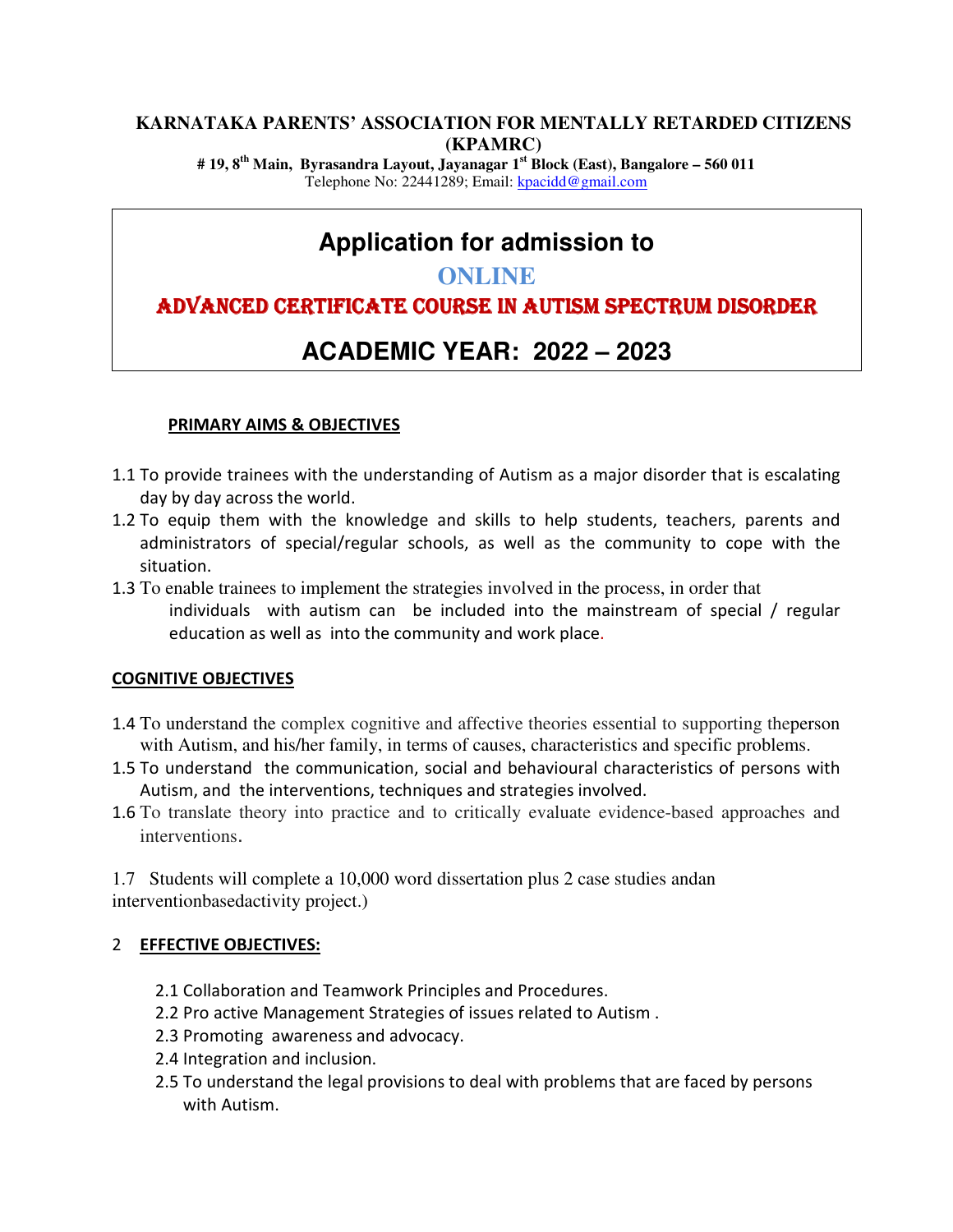#### **ELIGIBILITY CRITERIA for ADMISSION :PRIMARY SELECTIONS:**

3.1 50% Marks in a Bachelor's Degree (any stream) from a recognized University.

#### **3.2 Parents of Children with Autism Spectrum Disorders will be given preference.**

#### **DURATION OF THE COURSE**

3.3 Students enrolled for the course should complete it in one year. This will be divided into 2 semesters (one academic year) beginning in June/July

#### **MEDIUM OF INSTRUCTION**

4.1 The medium of instruction will be English.

#### **COURSE MATERIAL**

5.1 The self-learning material is available as printed study material.

| <b>THEORY</b>       | Combination of Lecture presentation, discussion and other active       |
|---------------------|------------------------------------------------------------------------|
| (200Hours)          | learning methods.                                                      |
| <b>PRACTICALS</b>   | Supervised practical work, observation, practice teaching, visits to   |
| (600 Hours)         | centres / Institutions. Trainees will be placed in autism specific     |
|                     | schools/centres designated for the purpose. Flexibility in timings for |
|                     | parents.                                                               |
| ATTENDANCE          | 80% (Eighty Percent)                                                   |
| <b>REQUIREMENTS</b> | In addition all assignments, without exception, to be submitted on     |
|                     | time.                                                                  |
| <b>NUMBER OF</b>    | Maximum 20 (Twenty)                                                    |
| <b>CANDIDATES</b>   |                                                                        |
| MODE OF             | Application to be submitted in the prescribed form attached, with      |
| <b>APPLICATION</b>  | the necessary Certificates and Testimonials, within the specified      |
|                     | date.                                                                  |
| MODE OF             | Candidates will be selected on the basis of an interview. They will    |
| <b>SELECTION</b>    | be given a week's joining time (from the time of intimation) after     |
|                     | which they will forfeit their seat. Decision taken by the selection    |
|                     | committee will be final.                                               |

#### THE PROGRAMME: STRUCTURE & TIMINGS

## **Total Fee for the year Rs. 45,000/-**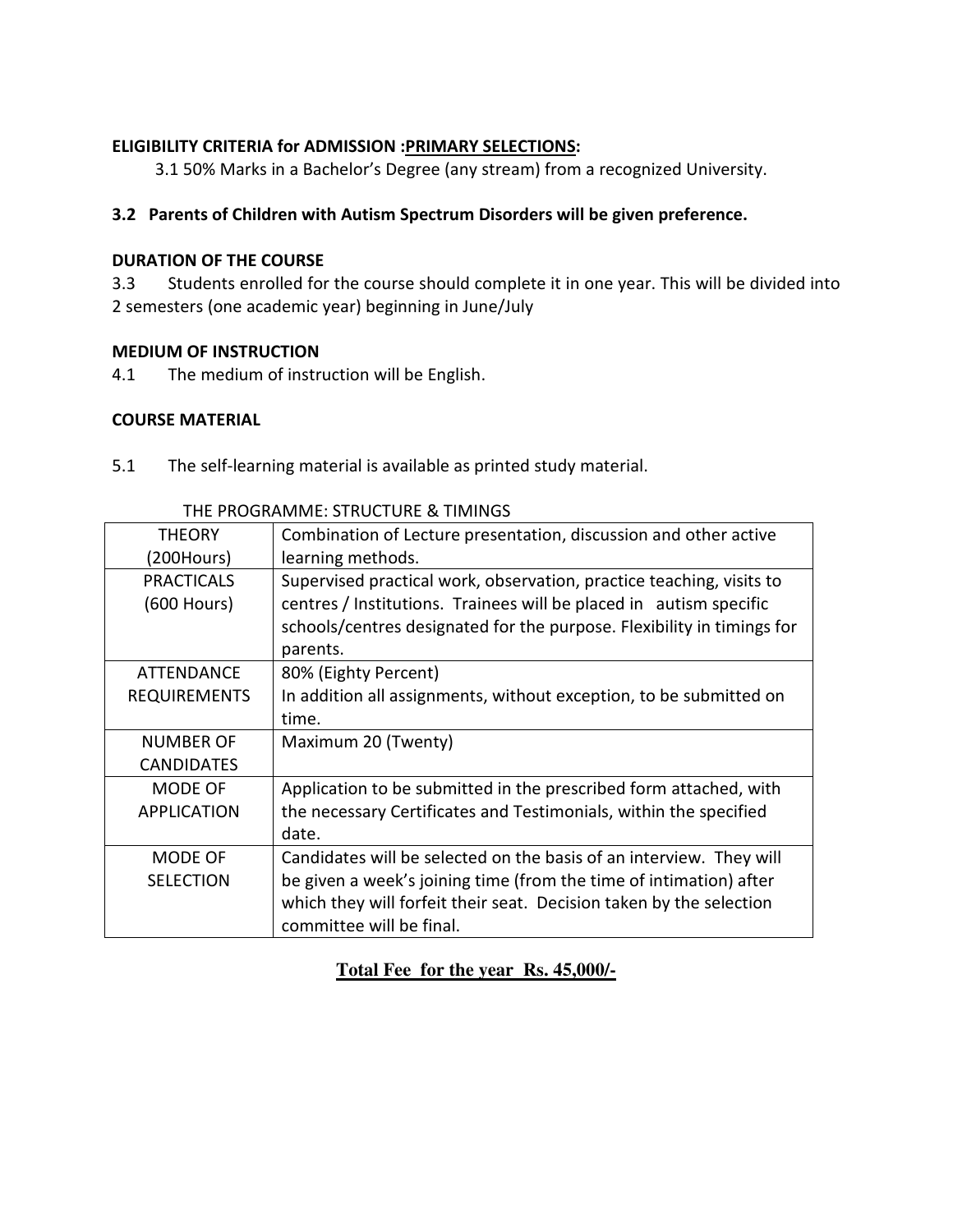# GENERAL INSTRUCTIONS:

- **1. Please fill in the application in your own hand neatly in BLOCK letters or in type.**
- **2. Please attach the following documents with application:** 
	- **1) Attested copies of Certificates of Examinations passed showing marks obtained and the maximum marks.**

**2) Attested copies of the certificates of experience in teaching either normal or exceptional children.** 

- **3. Please send your application by Email: kpacidd@gmail.com Registered Post/Courier well in advance so that it reaches before the closing date to the address indicated in item 5 below.**
- **4. Please enclose all documents to your application with stapler or with a strong thread. Kindly attach your aadhar card copy.**
- **5. Please write the words 'Application for admission to KPAMRC Advanced Certificate Course in Autism Spectrum Disorder on the left hand corner of the envelope, which may be addressed and mailed to:**

**THE HONORARY SECRETARY # 19, 8th Main, Byrasandra Layout, Jayanagar 1st Block (East), Bangalore – 560 011 Telephone No: 22441289** 

- **6. Incomplete applications will not be considered.**
- **7. Dates for Interviews and admission tests will be duly intimated.**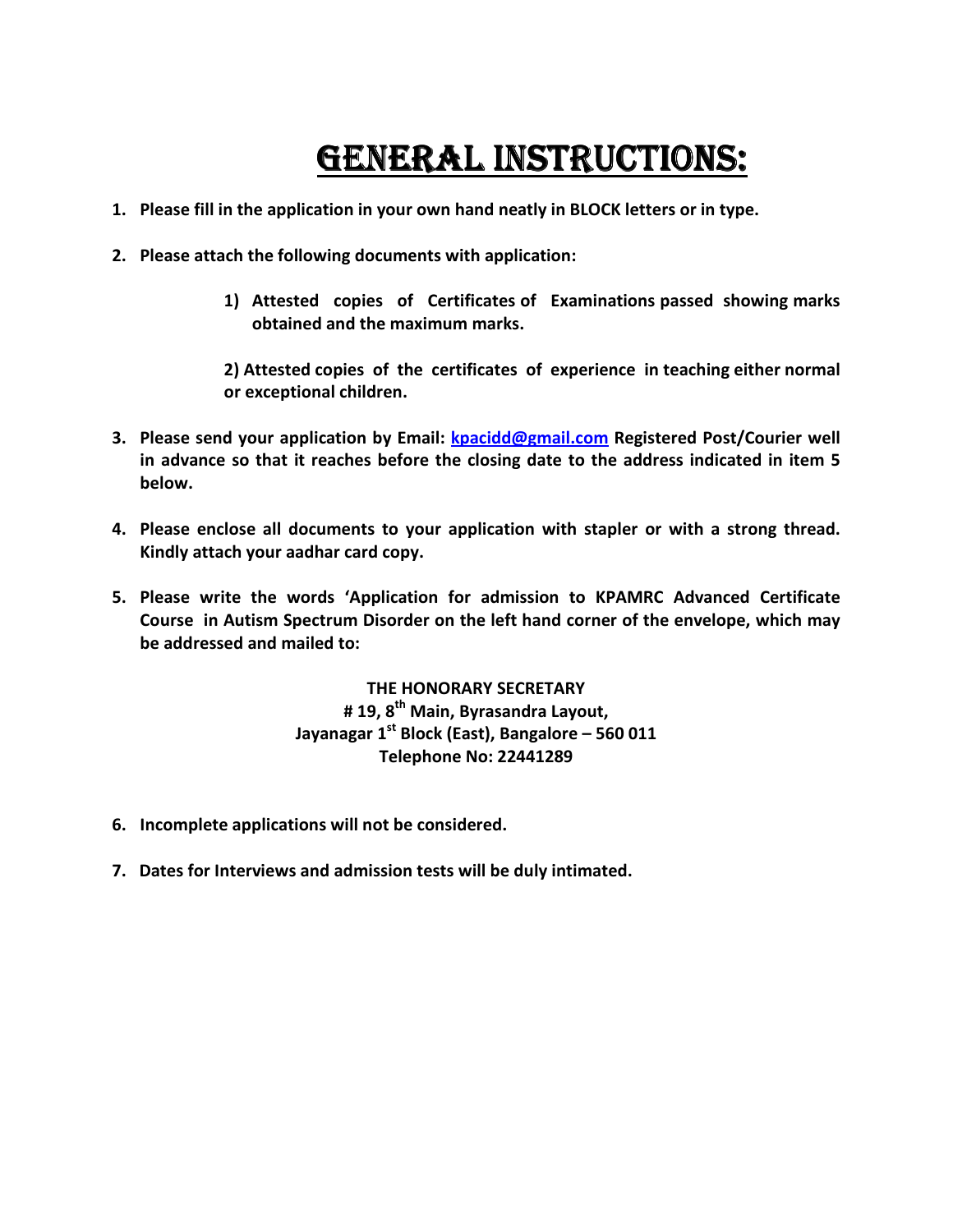# APPLICATION FORM

# **Application for admission to online ADVANCED CERTIFICATE COURSE IN AUTISM SPECTRUM DISORDER**

# **ACADEMIC YEAR: 2022 – 2023**

To The Hon. Secretary, KPAMRC **# 19, 8th Main,**  Byrasandra Layout, Jayanagar 1<sup>st</sup> Block (East), Bangalore – 560 011 Telephone No: 22441289

Sir/Madam,

I wish to apply for admission to the online Advanced Certificate course in Autism Spectrum Disorder and submit the following particulars in support.

Attested copies of all degrees/ diploma/ marks sheets and certificates of extra curricular activities, honours etc. are enclosed.

Place: Yours faithfully,

Date:

(Signature of Applicant)

#### (To be filled in by the applicant in BLOCK letters)

 $1.$  Full Name  $\qquad \qquad :$ 

2. Father's / Husband's Name  $\cdot$ :

 $3.$  Sex  $\qquad \qquad : \qquad \qquad \qquad$ 

4. Date of Birth according to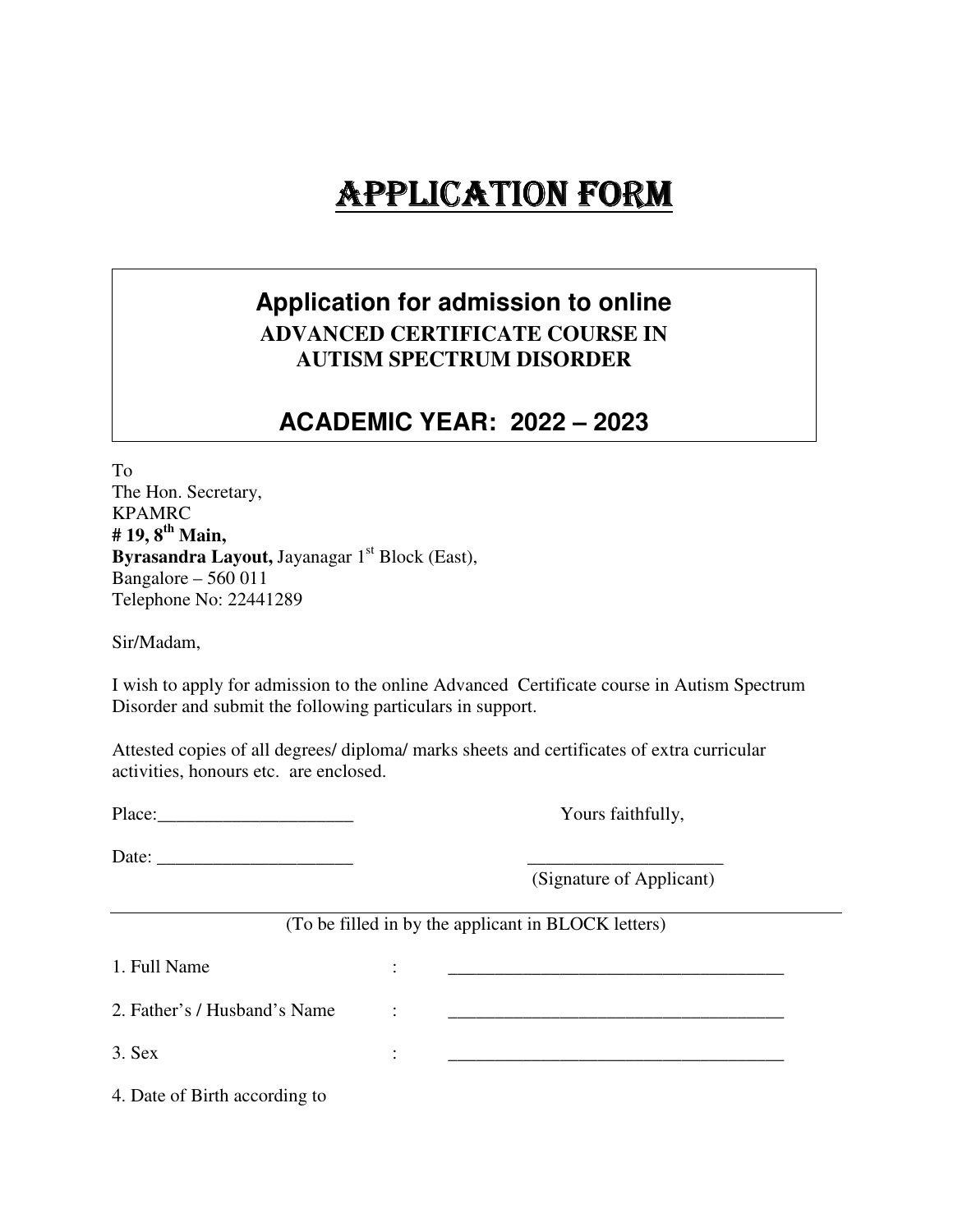| Christian Era                                            |           |  |
|----------------------------------------------------------|-----------|--|
| 5. Married or Unmarried                                  | $\bullet$ |  |
| 6. Nationality                                           | $\bullet$ |  |
| 7. Address & Tel/Mob No.<br>Email ID:                    |           |  |
| a) Where interview/ admission letter :<br>should be sent |           |  |
| b) Permanent Home Address<br>& Telephone No.             |           |  |
| c) State to which you belong                             |           |  |

## **8.** If **parent of a child with autism please state name, age, dob of the child and the : centre/school/therapycentres he/she goes to. (Enclose a separate sheet)**

9. Academic qualifications : (Commencing from S.S.L.C / X STD)

| Examinatio | Name of        | Month $&$ | Attempts in |          | Maximum   Percentage of |
|------------|----------------|-----------|-------------|----------|-------------------------|
| n Passed   | Institute $\&$ | Year in   | which       | marks    | marks obtained          |
|            | University     | which     | passed      | obtained | $\&$ aggregate          |
|            |                | passed    |             |          |                         |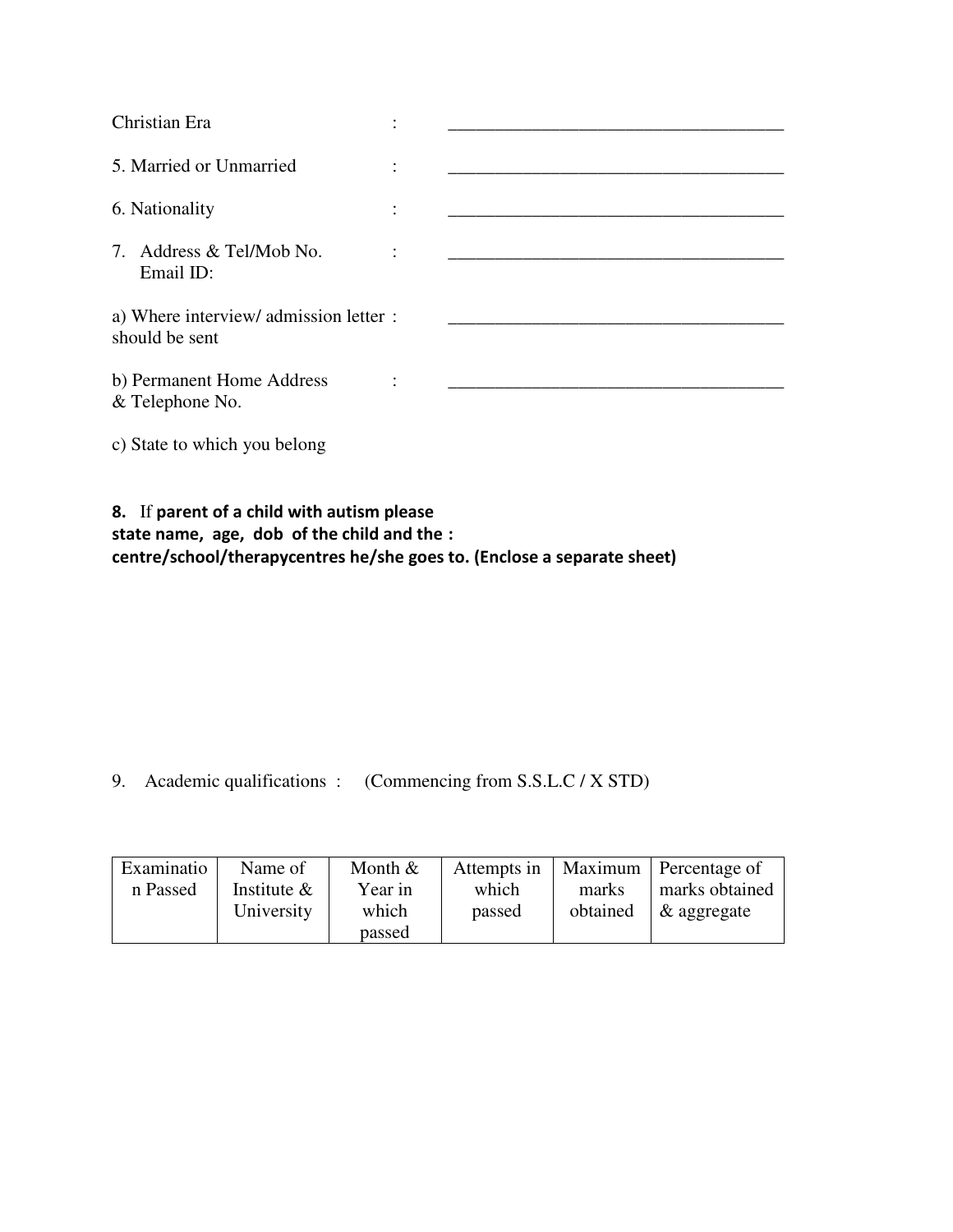### 10. Extra curricular activities including NCC'B' & 'C' Certificates.

## 11. Teaching Experience

| Name of the | Status | Pay Scales | From   | To     | Years | <b>PERIOD</b> |      |
|-------------|--------|------------|--------|--------|-------|---------------|------|
| Institution |        |            | (Date) | (Date) |       | Months        | Days |
|             |        |            |        |        |       |               |      |
|             |        |            |        |        |       |               |      |
|             |        |            |        |        |       |               |      |
|             |        |            |        |        |       |               |      |
|             |        |            |        |        |       |               |      |
|             |        |            |        |        |       |               |      |

| 12. Languages which you can | Speak | Read | Write |
|-----------------------------|-------|------|-------|
|                             |       |      |       |
|                             |       |      |       |

\_\_\_\_\_\_\_ \_\_\_\_\_\_\_ \_\_\_\_\_\_\_\_\_

- 13. Are you employed? If so give the name and address of your employer, capacity in which employed and the nature of work in which engaged.
- 14. Are you being officially sponsored or deputed for this training by your employer? – Attach letter from the Institution.
- 15. Give the name & address of two references who are not related to you.  $\cdot$  :